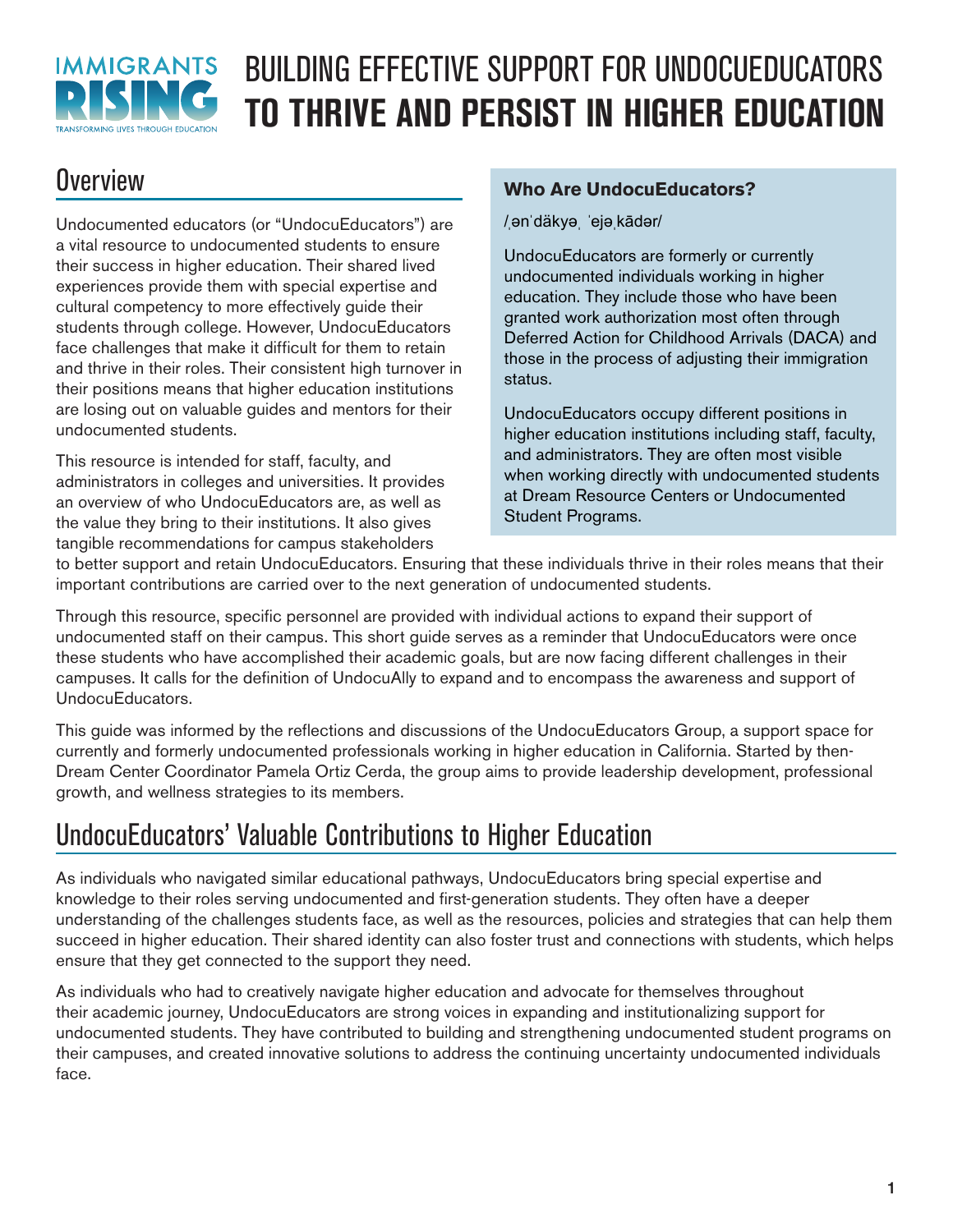# Challenges Faced & Recommendations to Address

*Based on discussions with undocumented educators across the different systems of higher education in California, we will be highlighting challenges they experience as well as recommendations and individualized actions to build institutional support.*

# **CHALLENGE 1**

UndocuEducators experience a lack of institutional funding and budget transparency that can impact their roles and programs.

Though this is common in most student service departments, it especially impacts those working in undocumented student centers and services. Limited funding for these centers often cover only part-time personnel, impacting the program's ability to address the multiple types of services needed. Additionally, institutions have to scramble to come up with a programming budget, making it hard to develop and sustain adequate services. But given the complex needs that undocumented students are facing and their shared identity, UndocuEducators routinely go beyond their job responsibilities and perform their tasks outside of their work hours.

Furthermore, these centers are often housed under various campus departments to take advantage of funding sources, meaning there is no guidance on how budgets are allocated or accountability for programs to meet their goals. Even when institutional funds are available, UndocuEducators face a lack of transparency around budget allocations. These factors combined can make it especially difficult for UndocuEducators' positions to be retained. Yet, many of them stay in their roles despite these limitations because of their commitment to the undocumented community.

### **Recommendation**

Allocate funding that is equitable and aligns with the institution's mission and vision to support students while retaining current staff members. Include UndocuEducator stakeholders in budget decisions, especially as it pertains to their roles and programs.

#### **Individual Action**

- If you are a *supervisor*, include UndocuEducators in the decision-making process regarding program funding and be transparent about operational budgets. If needed, create action plans with UndocuEducators should their positions be affected by budget changes.
- If you are a *task force/advisory group member*, advocate for sustainable personnel and programmatic budget allocations.
- If you are an *administrator*, advocate for and be transparent about budget and funding allocations. Develop budget proposals that adequately take into account program and staffing needs.
- If you are in *human resources*, provide effective guidance on position classification that actually matches job responsibilities.
- If you are a *president or chancellor*, allocate a fair and sustainable operating budget and salaries that adequately support UndocuEducators and their programs.

# **CHALLENGE 2**

UndocuEducators, especially those in undocumented student programs, tend to be hired in temporary and lower paid positions. These positions and job descriptions are not classified in a way that reflects their unique skills set nor the expertise required to adequately support their students. Many UndocuEducators also tend to take on responsibilities outside of their job descriptions.

Undocumented educators often have challenges in obtaining traditional paid professional experience or credentials before serving in their roles. Because of this, they are viewed as having less intellectual capital to be classified in higher positions.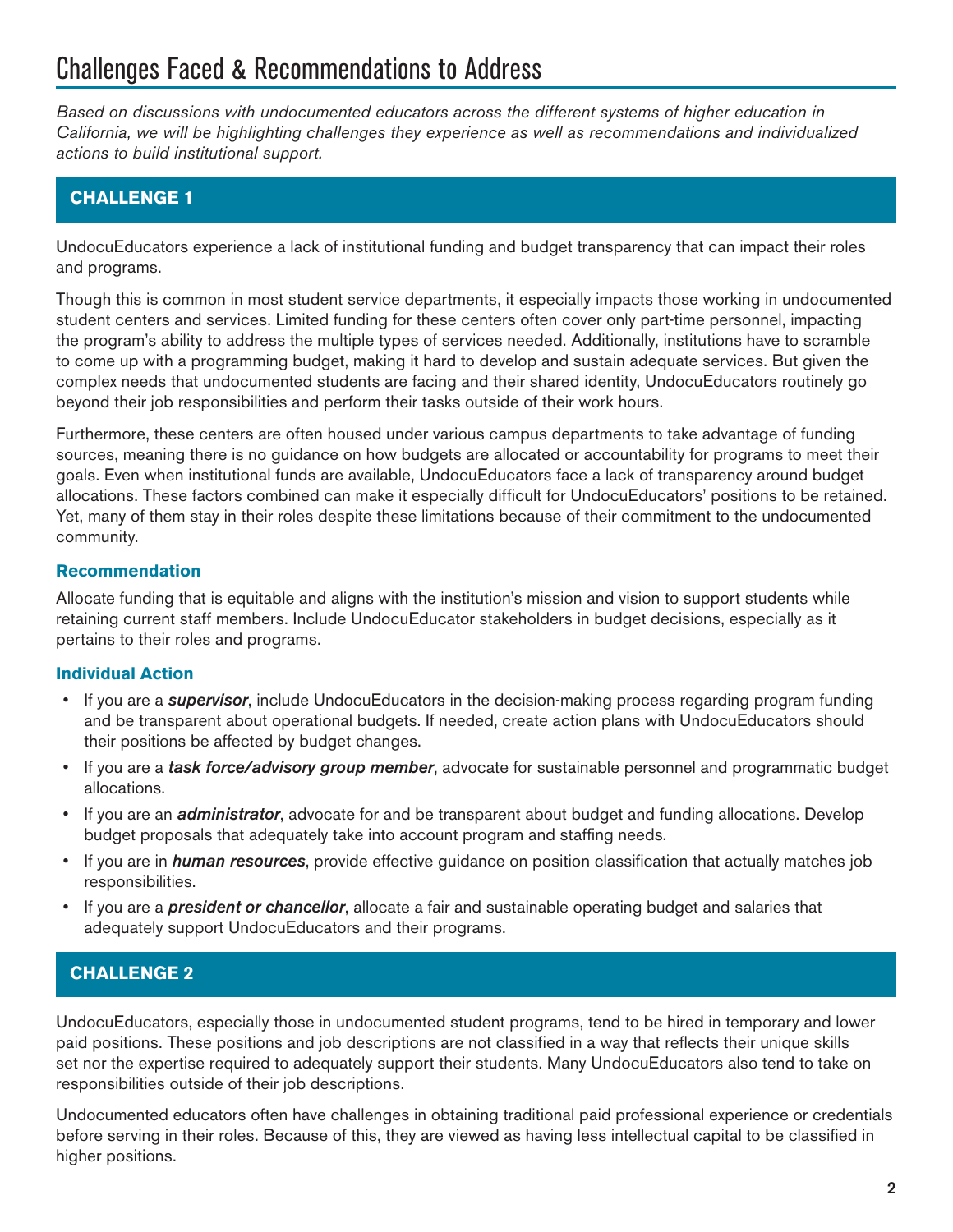Though this can also be common for other student services staff, UndocuEducators' shared identities with their students and drive to serve their community make it more likely for them to take these undercompensated positions. Despite years of experience in self-advocacy as undocumented immigrants, they also feel ill-equipped to navigate campus bureaucracies and the reclassification processes because they are first-generation professionals. Furthermore, many UndocuEducators struggle with feeling responsible to serve their community and meet the financial needs of their loved ones. In addition, they are faced with campus bureaucracies and politics that make it harder to create change or find new ways to support students. This creates a common experience of burnout and imposter syndrome.

### **Recommendation**

Support and advocate for the reclassification of all undocumented student support staff across California's higher education institutions to be in alignment with their job responsibilities.

### **Individual Action**

- If you are a *supervisor*, mentor UndocuEducators to orient them in their roles and provide professional development opportunities. Advocate for fair compensation, additional staffing, and proper classification.
- If you are a *task force/advisory group member*, mentor UndocuEducators to help them navigate their institutions and ensure they are connected with leadership that can advocate on behalf of them and their students.
- If you are an *administrator*, ensure proper classification, fair compensation, and adequate staffing. Validate the expertise of the UndocuEducators (including non-paid professional experiences). Facilitate proper communication and respect among department heads and undocumented student personnel.
- If you are in *human resources*, create and implement a straightforward and equitable hiring and onboarding process for UndocuEducators. Recognize the expertise of the UndocuEducators (including non-paid professional experiences).
- If you are a *president or chancellor*, validate the work and expertise UndocuEducators provide to the campus. Uplift undocumented narratives that include staff alongside students. Ensure that all departments provide fair compensation, adequate staffing, and proper classification for UndocuEducators.

### **CHALLENGE 3**

UndocuEducators are oftentimes the only people considered responsible for meeting the needs of undocumented students.

Their understanding and personal navigation of the unique challenges that undocumented immigrants experience gives them the expertise and insights to effectively address the situations students face. However, without crossdepartmental collaborations, the problems are not adequately addressed because these efforts are piecemeal and unsustainable. This results in UndocuEducators being overworked and feeling burnout since every issue related to undocumented students is assigned to them.

#### **Recommendation**

Allocate funding for the hiring of additional full-time staff members to work in undocumented student programs. Establish departmental liaisons in key programs to share responsibilities regarding undocumented student issues. Educate these departments about undocumented issues and tasks they can take on.

Develop or expand a [strong undocumented student task force](https://immigrantsrising.org/resource/developing-a-strong-undocumented-student-task-force-on-your-campus/) that delegates responsibilities and builds institutional support for undocumented students.

### **Individual Action**

• If you are a *supervisor*, have 1:1 conversations with UndocuEducators to identify staffing needs and areas to support or engage allies on. Help determine and approach campus partners that can champion undocumented issues.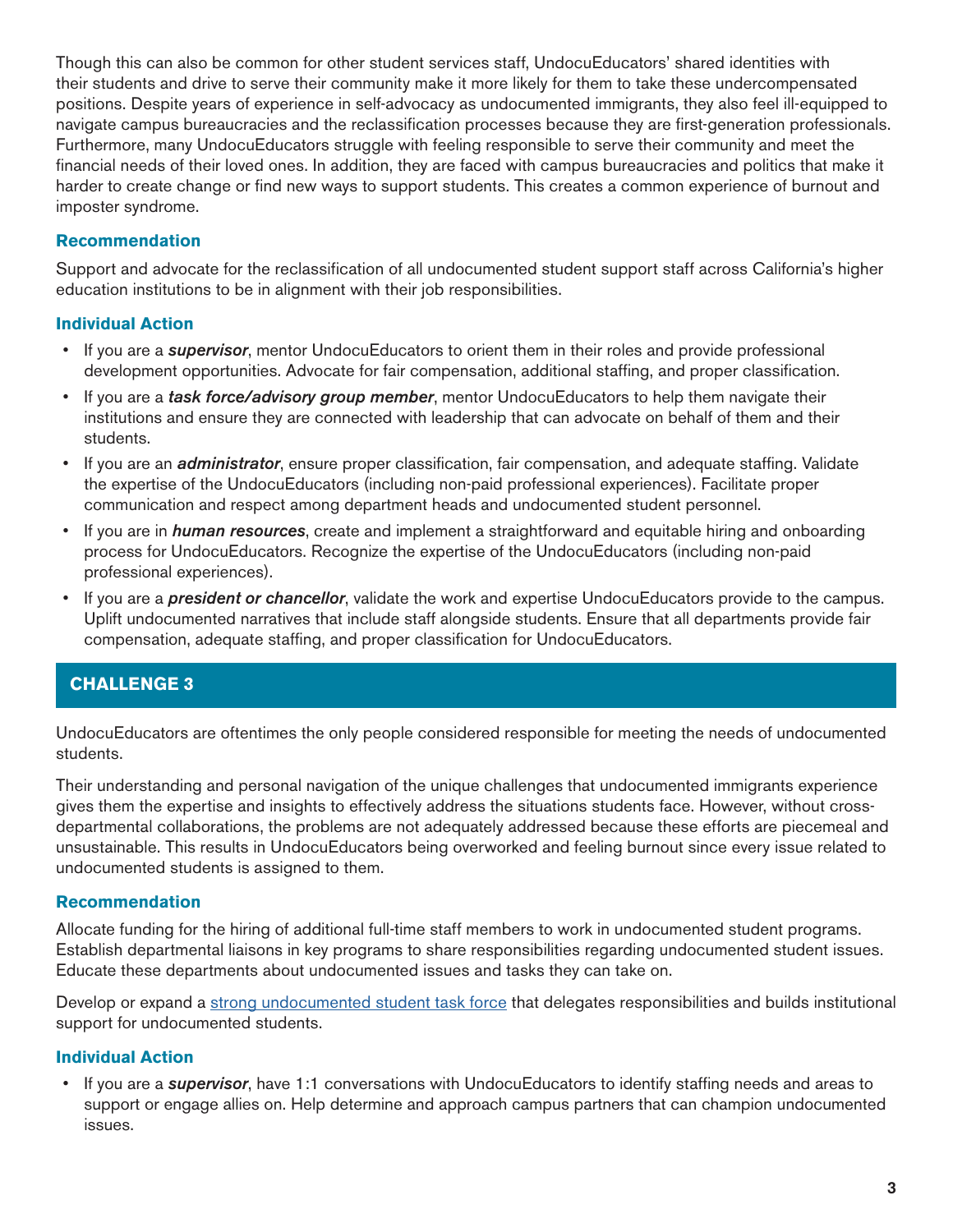- If you are a *task force/advisory group member*, share responsibilities and tasks by assigning departmental liaisons to ensure that not all undocumented-related things are handled by the center/program.
- If you are an *administrator*, ensure adequate staffing that matches undocumented student needs is provided. Identify campus partners to support in undocumented-related responsibilities.
- If you are in *human resources*, create a process to support staff in including the roles of departmental liaisons to their job descriptions.
- If you are a *president or chancellor*, support the creation of a sustainable undocumented student task force and funding allocation to hire full-time support staff. Call on all campus members to make it a safe and welcoming environment. Build institutional practices that do not rely on the goodwill of one or two people.

# **CHALLENGE 4**

Lack of institutional awareness around legal processes including DACA means that UndocuEducators face the undue burden of navigating complex immigration policies that affect them emotionally, financially, and professionally.

The constant attacks on immigration policies create fear and uncertainty for UndocuEducators. While institutions have improved their legal support of their undocumented students, these resources often do not include UndocuEducators. UndocuEducators often have to educate their campuses on how policies impact their years of professional experience, onboarding and retention in their roles. They often do not have campus support when policy changes impact their livelihood and must develop their own solutions.

### **Recommendation**

Create, support, and promote awareness and understanding about the complex immigration policies UndocuEducators are confronted with. Furthermore, create action plans that include financial, legal, professional, and emotional support for UndocuEducators when their immigration status is affected.

### **Individual Action**

- If you are a *supervisor*, be vocal about the resources available to staff regardless of immigration status and collaborate with campus entities to create an action plan should an UndocuEducator's status change.
- If you are a *task force/advisory group member*, be vocal about support for UndocuEducators by including their needs in your advocacy efforts. Commit to developing an action plan that supports the retention of UndocuEducators when their immigration status is affected.
- If you are an *administrator*, work with HR to create and adhere to a straightforward and equitable hiring and onboarding process for UndocuEducators centered around a clear understanding of immigration policies. Create a pipeline of [inclusive fellowships](https://immigrantsrising.org/resource/creating-fellowship-programs-for-educational-institutions/) that provides paid professional development opportunities for all students and alumni, regardless of immigration status.
- If you are in *human resources*, implement hiring and onboarding practices that avoid processing DACAmented individuals as international employees. Identify and use promising practices to inform UndocuEducators about their work authorization expiring that does not center fear or lack of support.
- If you are a *president or chancellor*, ensure your institution adheres to the model policies by the CA [Attorney General](https://oag.ca.gov/sites/all/files/agweb/pdfs/immigration/higher-education-guidance.pdf) (if they're not already) and consider also using these guidelines to ensure the safety of UndocuEducators on your campus. Create awareness of and provide for the unique needs of undocumented educators by allocating funding to include immigration filing fees and legal services for UndocuEducators.

# **CHALLENGE 5**

Accessing health care has been a challenge for UndocuEducators due to the different funding sources and position classifications. Since many of their positions are temporary, part-time and/or grant funded, too often employers are unable to offer health benefits to undocumented educators creating a challenge to prioritize their well-being. In some cases, if they do receive health benefits, they may be limited in mental health care options that do not fully support their needs.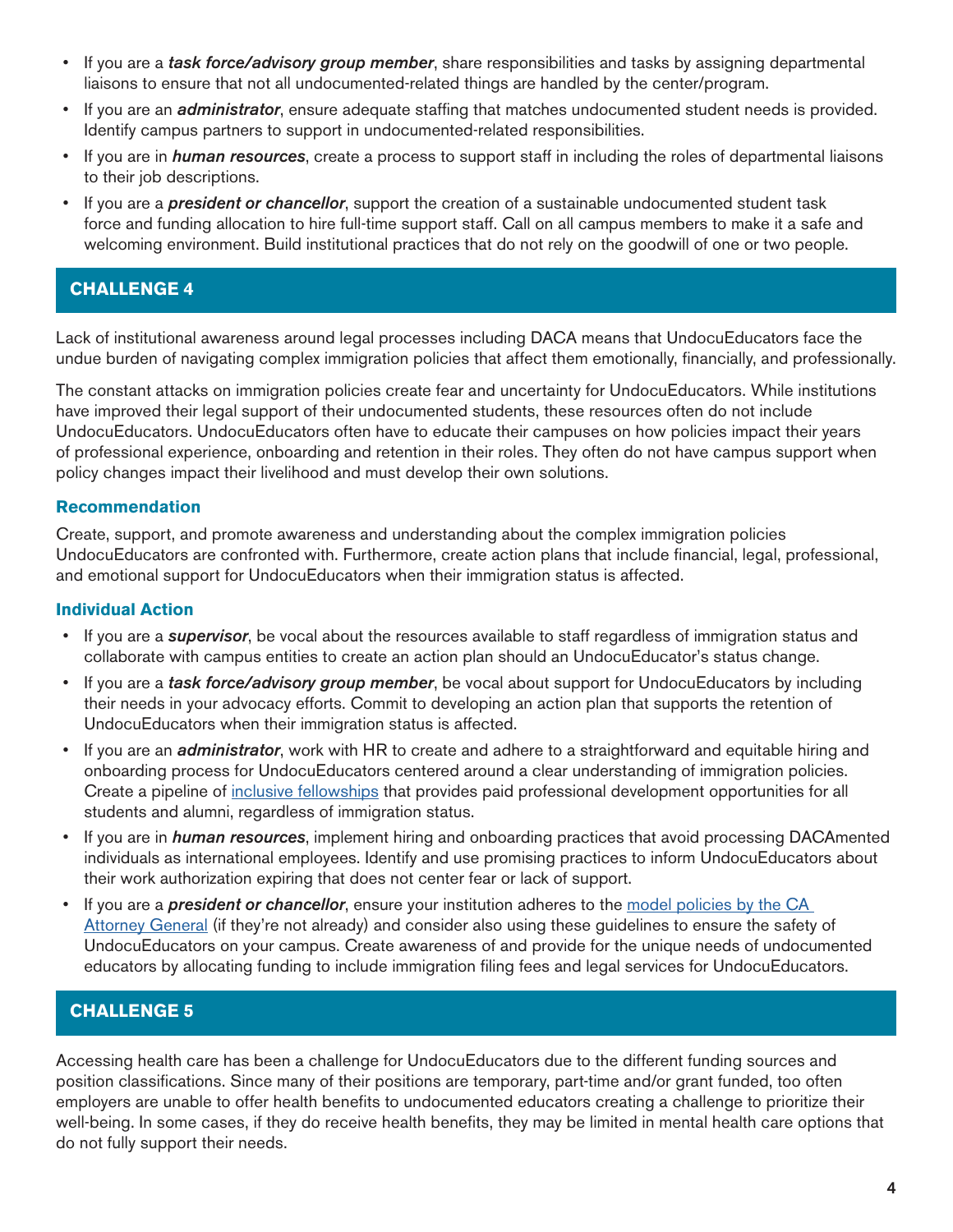#### **Recommendation**

Advocate for the allocation and disbursement of funding for adequate health benefits for all UndocuEducators, including temporary and part-time employees. Additionally, create partnerships with organizations that assist undocumented people in finding accessible healthcare options and mental health providers that center the undocumented experience.

#### **Individual Action**

- If you are a *supervisor*, advocate for fair health benefits and provide mental health check-ins during 1:1 meetings. Create a culture that validates what they are sharing as well as offering time off for self-care.
- If you are a *task force/advisory group member*, be vocal about the need for appropriate health care benefits for all UndocuEducators. In addition, include staff in self-care events created for the campus community.
- If you are an *administrator*, ensure your institution is vocal in supporting undocumented educators and provides for their unique needs such as mental health services that center the undocumented experience.
- If you are in *human resources*, allow for the provision of health benefits for temporary staff. In the meantime, provide a list of healthcare resources people can access if they are not eligible for full-time benefits.
- If you are a *president or chancellor*, champion adequate health benefits for all UndocuEducators. Implement programs and promising practices that offer health support for part-time and temporary employees.

## **CHALLENGE 6**

UndocuEducators experience secondary trauma when working with undocumented students as they often face similar issues. This can lead to compassion fatigue; leaving them feeling emotionally and physically exhausted, powerless, and hopeless.

Facing the urgent and ongoing needs of their students while not receiving adequate support themselves, can create a barrier for UndocuEducators to prioritize themselves as undocumented people. They begin to believe that their students' undocumented status has a higher importance than their own.

#### **Recommendation**

Incorporate the experiences of undocumented educators in UndocuAlly trainings to build awareness of the challenges they face and promote understanding of what they offer to the campus.

Sustain or provide for UndocuEducators to participate in professional development opportunities specifically designed for undocumented individuals to help them build a sense of belonging, develop trust to center their own needs, find collaborative solutions, and thrive. Some examples include: [Immigrants Rising's UndocuEducators](https://www.facebook.com/groups/221072725315209)  [Group](https://www.facebook.com/groups/221072725315209) or [NASPA's Immigrant and Allies Knowledge Community.](https://www.facebook.com/groups/468572809968929)

### **Individual Action**

- If you are a *supervisor*, provide individual support through regular check-ins, monthly goal-oriented meetings, and 1-on-1s. Provide time for UndocuEducators to participate in relevant professional development opportunities. Offer hands-on mentorship that provides insight on campus policies, politics, and ways to navigate higher education as professionals.
- If you are a *task force/advisory group member*, provide a safe space for UndocuEducators to seek mentorship and guidance on ways to navigate their experience and the campus.
- If you are an *administrator*, ensure that UndocuEducators are able to participate in and allocate paid work time for professional development opportunities designed for them.
- If you are in *human resources*, include the experiences of undocumented students and staff in Diversity, Equity, and Inclusion trainings.
- If you are a *president or chancellor*, acknowledge the important role, expertise, and valuable service UndocuEducators bring to your campus (i.e. make a statement and post it on your website).